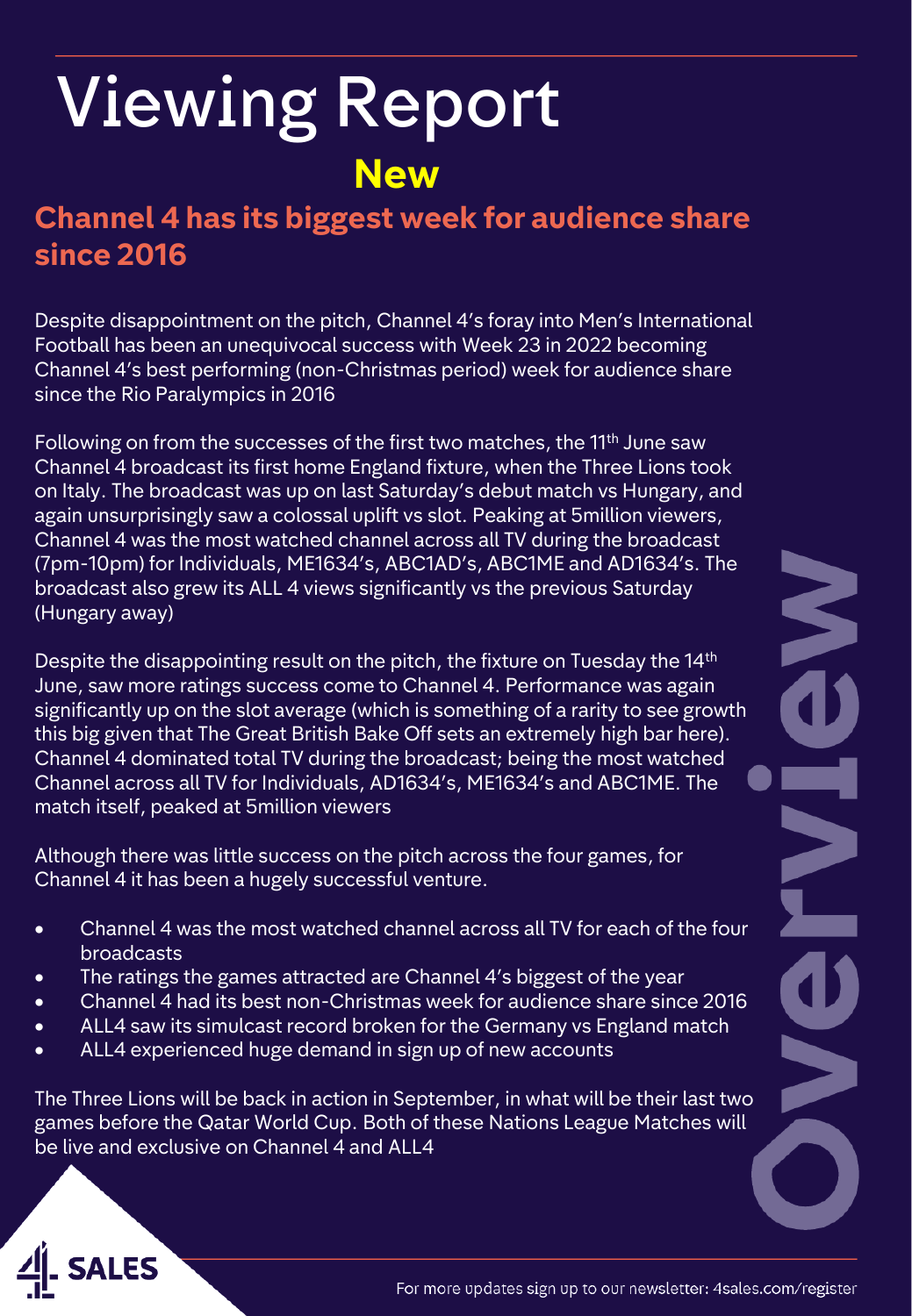#### **The Bridge Returns With Biggest Ever Episode**

This epic reality competition, where teams of strangers have just days to build an enormous bridge, in the ultimate test of physical ability, mental skill and teamwork, returned on the 7<sup>th</sup> June with its biggest episode yet.

The launch episode of The Bridge: Race To A Fortune, attracted its biggest ever share of audience for Individuals, AD1634's and ME1634's.

Attracting an audience share of 20% for ME1634's, it was the most watched programme in its slot across all TV for this audience on the night

#### **Continuing**

#### **Hunted Captures Viewers And Breaks Records as series comes to an end**

After more than two years off our screens, Hunted returned to Channel 4 and ALL4 for a sixth series on the 22nd May.

For the first time, in an innovate twist, the fugitives had to make their escape from an island, and the tweak in format certainly drew in the viewers.

One of our Portfolio's youngest profiling series, the launch episode was the most watched programme in the 9pm slot across all TV for the coveted AD1634, ME1634 and WO1634 audiences.

The launch wasn't just the best performing launch episode for AD1634 share, it was also the best ever performing episode for this metric attracting a 25% share of this audience. It was also the second biggest ever episode for ME1634 share at 28%.

Episodes two and three continued in the same vein; dominating the slot for younger audiences. There was strong performance from the final three episodes, with the series finishing on the 6th June. The series demonstrating growth compared to the slot average for volume and share for these three audiences.

Unsurprisingly given its young profile, the series has been one of the biggest titles on ALL 4 over the last three weeks.



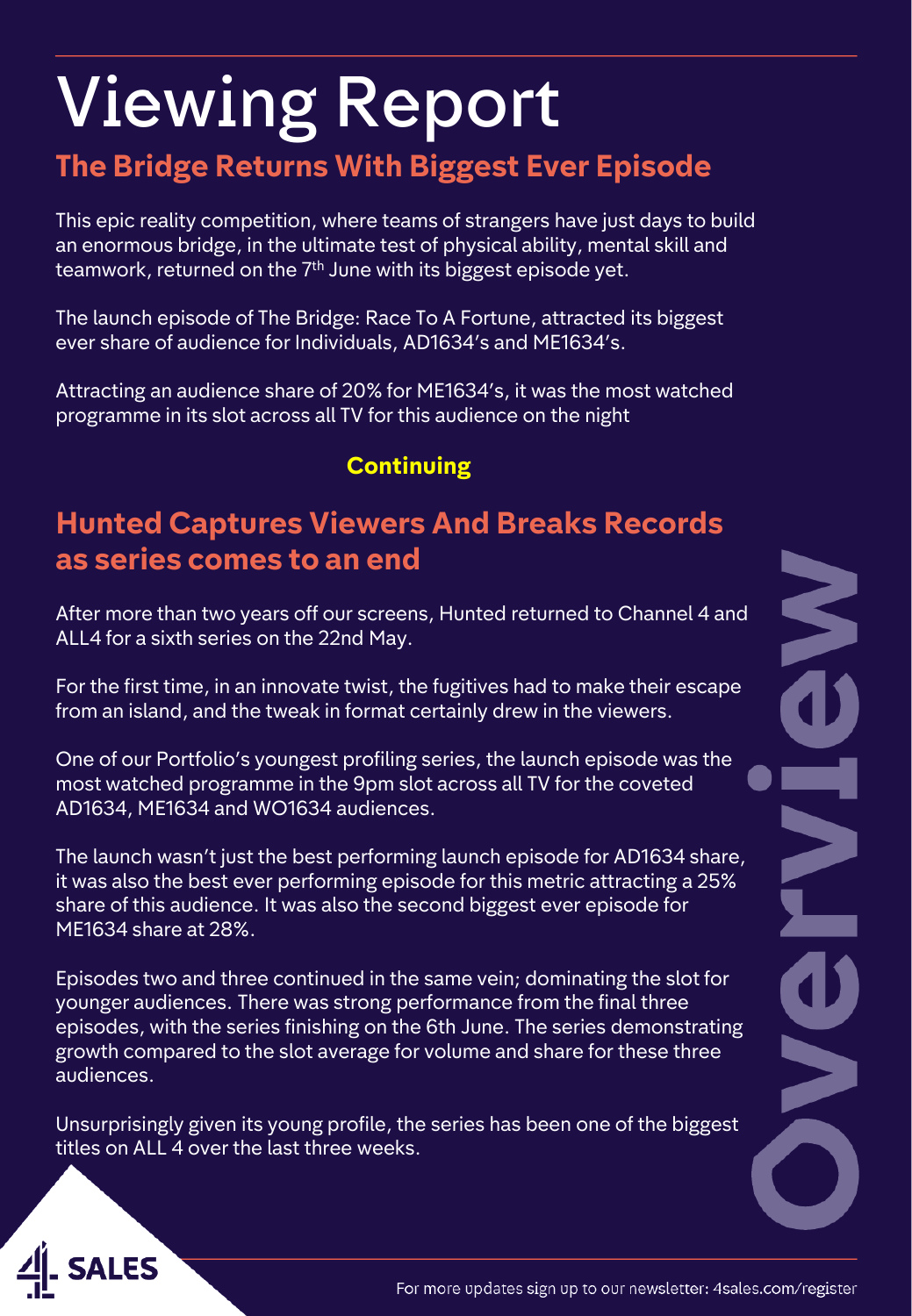#### **Gogglebox finishes after a dominant run**

After 15 weeks, Gogglebox came to an end on the 27<sup>th</sup> May, having dominated total TV for young audiences across the run

Series nineteen averaged an audience share of 39% for AD1634's, 35% for ME1634's and 42% WO1634. It won the slot across all TV for 15 consecutive weeks for AD1634's and WO1634's and for 14 of these 15 weeks for the ME1634 audience

The series also performed strongly for other audiences as well, winning the slot for ABC1AD's across all commercial channels for each of these fifteen weeks

#### **Taskmaster Continues With Strong AD1634 performance**

The Bafta winning behemoth returned for a 13th series on Thursday 14<sup>th</sup> April, with a totally dominant display, winning the 9pm slot across all TV for AD1634s, ABC1AD's, ABC1ME, ME1634's and WO1634's

It has been a similar story since, with the next six episodes again winning the slot for AD1634's, WO1634's and ME1634's across all TV. It is also worth noting that for the first seven weeks it has been the most watched programme across all TV on those days by the AD1634 and ME1634 audiences. With a WO1634 share of 36.93%, episode 7 of this series is now the biggest ever for any episode of Taskmaster for share of this audience

After 8 episodes the series is currently tracking upwards on slot for share and volume for these three young audiences with an average share of 28% for WO1634's and 29% for both AD1634's and ME1634's

**NAS** 

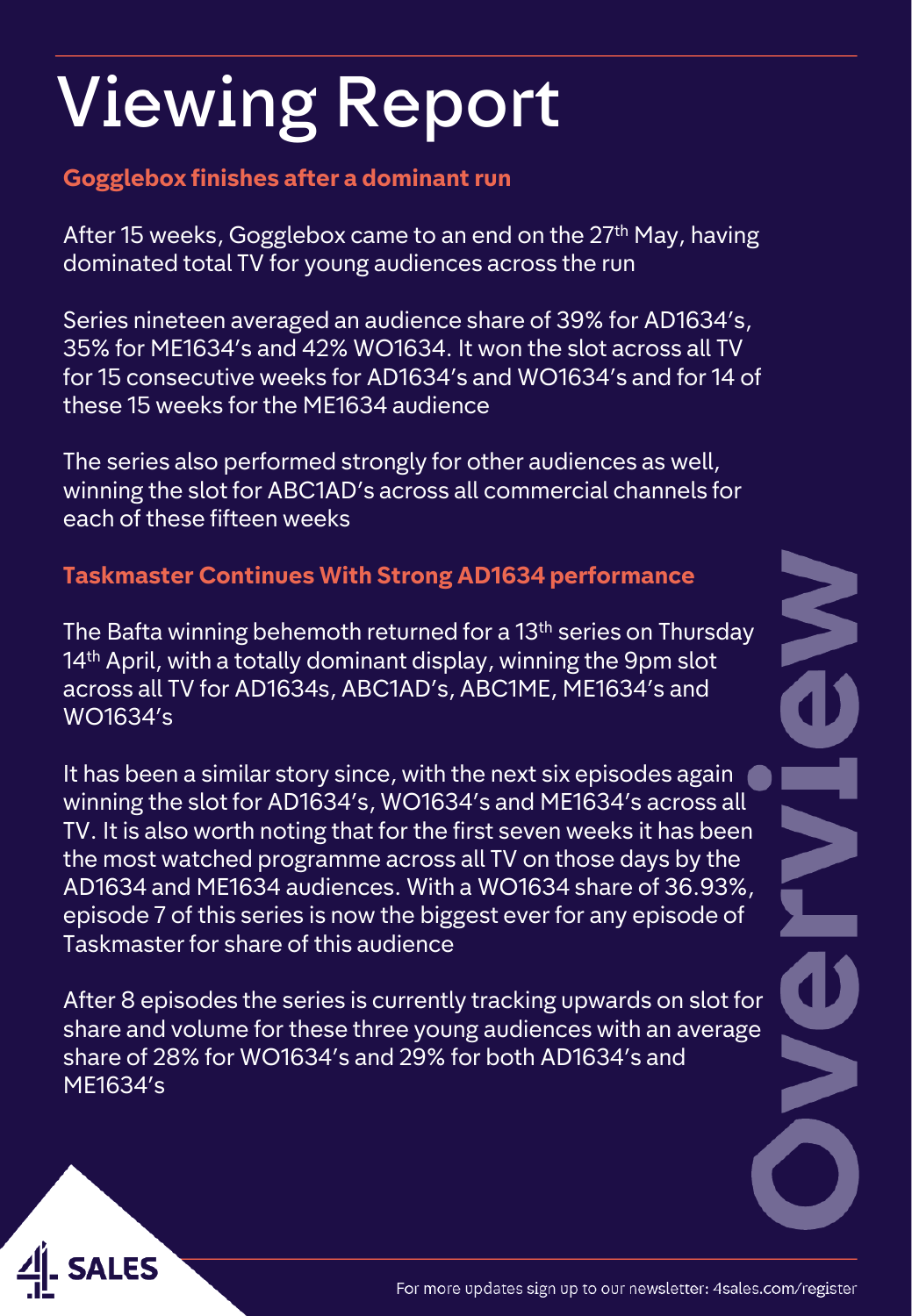#### **Bake Off: The Professionals**

We are now three weeks into this series which searches for Britain's best patisserie team.

Pulling in an impressive share of upmarket audiences, it has been the most watched programme on Channel 4 in the 8pm clock hour for the last three weeks for ABC1AD, ABC1WO and ABC1HP share of audience and volume

Episode 3 moved to Monday (from its usual Tuesday berth) to accommodate the Germany V England match and this scheduling change paid off, with week on week growth for Individuals, ABC1AD's, ABC1WO and ABC1HP's; with the latter audience growing by 10% for volume

#### **Formula 1 continues to demonstrate year on year growth for audience share**

We are now eight races into what is yet another fascinating Formula 1 season. The race weekend of the 11<sup>th</sup>/12<sup>th</sup> June saw the roadshow move on to the Baku street circuit in Azerbaijan

Saturday's Qualifying Highlights were up on slot average by +95% for ABC1ME share: with an 18% share of this audience Channel 4 was the most watched commercial channel in the 2200-2330 timeslot

It was a similar story for Sunday's race highlights with ABC1ME share and volume again up on the slot average

After eight race weekends, this season's Formula One championship is currently displaying YoY growth for share of +30% for ABC1ME and ABC1AD's and +90% for ME1634's.



NCT OF

 $\overline{\mathbf{1}}$ 

N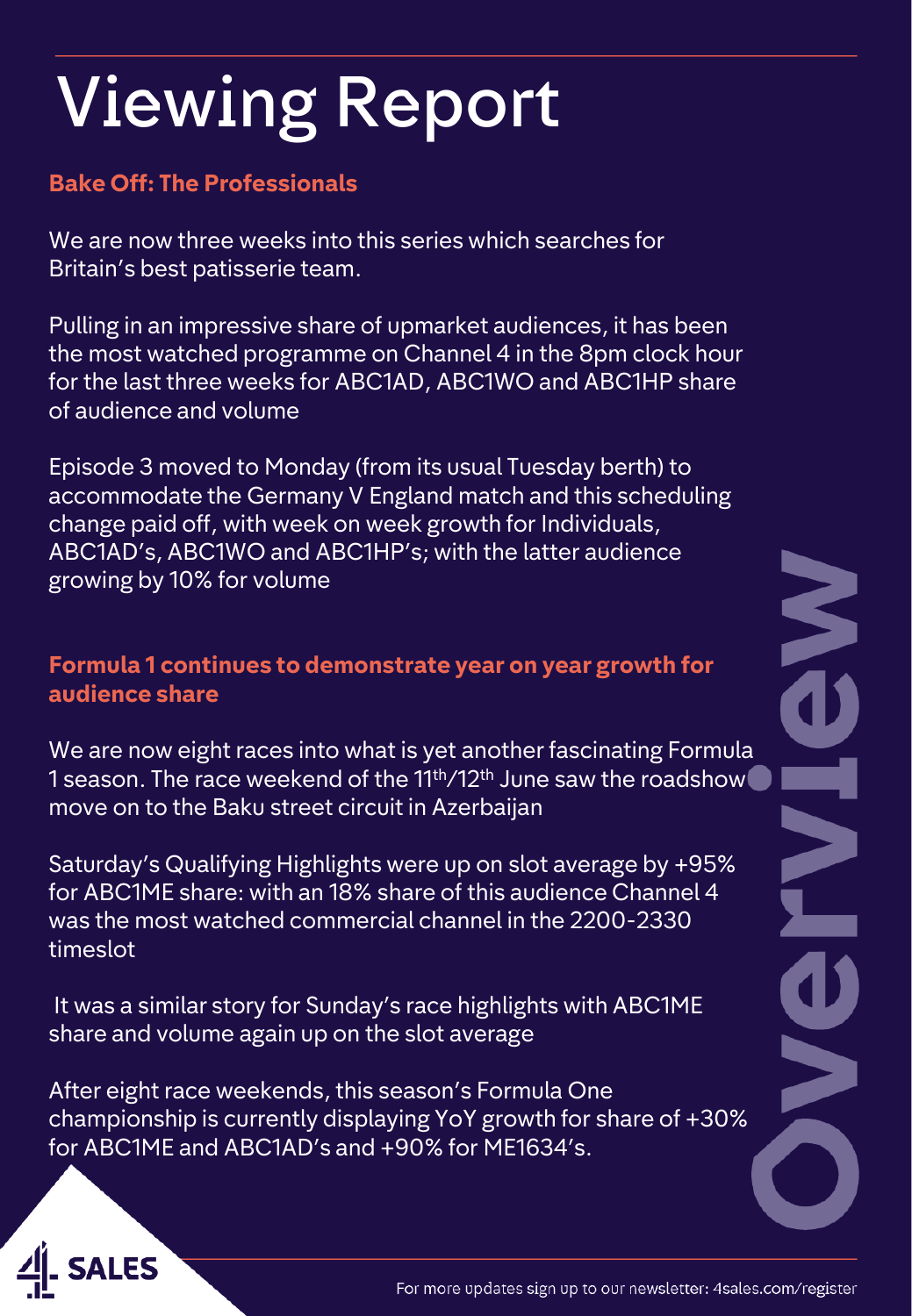#### **E4**

#### **Embarrassing Bodies Makes Triumphant Return To E4**

The newly revamped Embarrassing Bodies returned to E4 on the 19th May, with a focus on attracting younger viewers.

The launch episode succeeded in its brief, as not only was it one of E4's best launches of 2022 so far, but it also saw significant slot growth for volume and share for its targeted demographic audiences.

Now three episodes in, ME1634 share is up on slot by +50% whilst volume for this audience is up by +25%

#### **Young Sheldon Continues To Top The Digital List**

Seven weeks into its run, series 5 of Young Sheldon continues to perform well. Not only is it the biggest programme to sit on E4 at the moment, but for six of these seven weeks the double bill episodes at 8pm have seen E4 the most watched digital channel in this Sunday night slot

#### **Made In Chelsea Breaks Records On ALL 4**

One of E4's most successful series; Made In Chelsea has been subject to a special scheduling arrangement

After playing on E4 in its usual Monday night slot the next episode is released straight onto ALL4, in a new schedule pattern designed to compliment our Future 4 strategy.

The strategy has been an instant success with the current Made In Chelsea series the biggest to ever sit on ALL4.

Linear views continue to be strong as well, with its core audience of WO1634's averaging an audience share of 7.3%, and ensuring that E4 has been the most watched linear digital channel at 9pm for 6 of the 10 weeks that it has been on by this audience

N C DNC

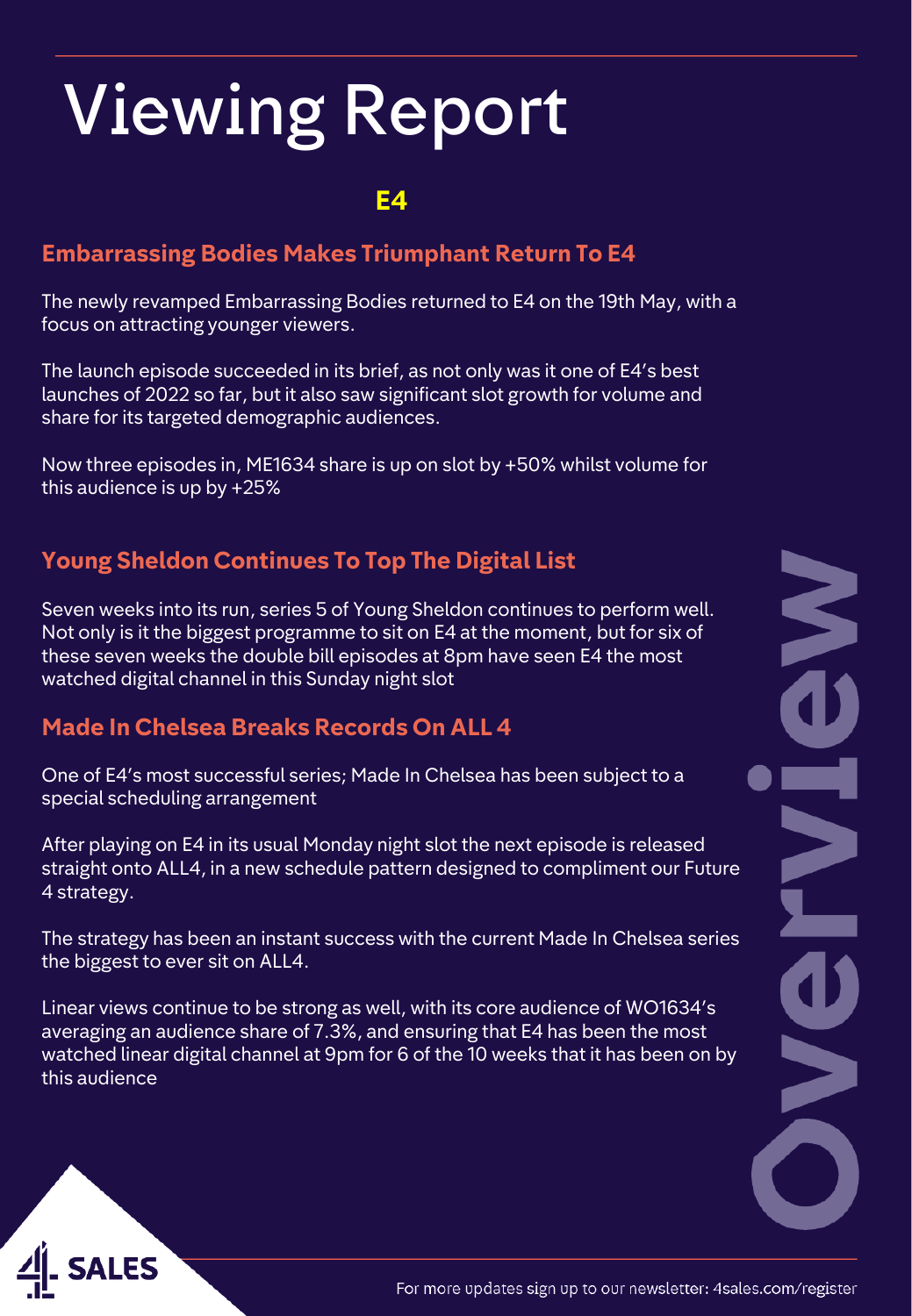### **More4**

#### **Britain's Beautiful Rivers With Richard Hammond**

This new series where Richard Hammond explores some of the nation's most stunning natural waterways, launched on the 25th May which a focus on the River Severn.

Attracting an average audience of 331k, the episode was up on slot by +40% for both volume and share, with More4's key demo of ABC1AD's also seeing double digit growth for volume and share against the slot average

Now two episodes in, the series is still tracking above slot for Individual and ABC1AD share and volume; with ABC1ME volume tracking upwards of +30% on the slot

NAC E **MC** 

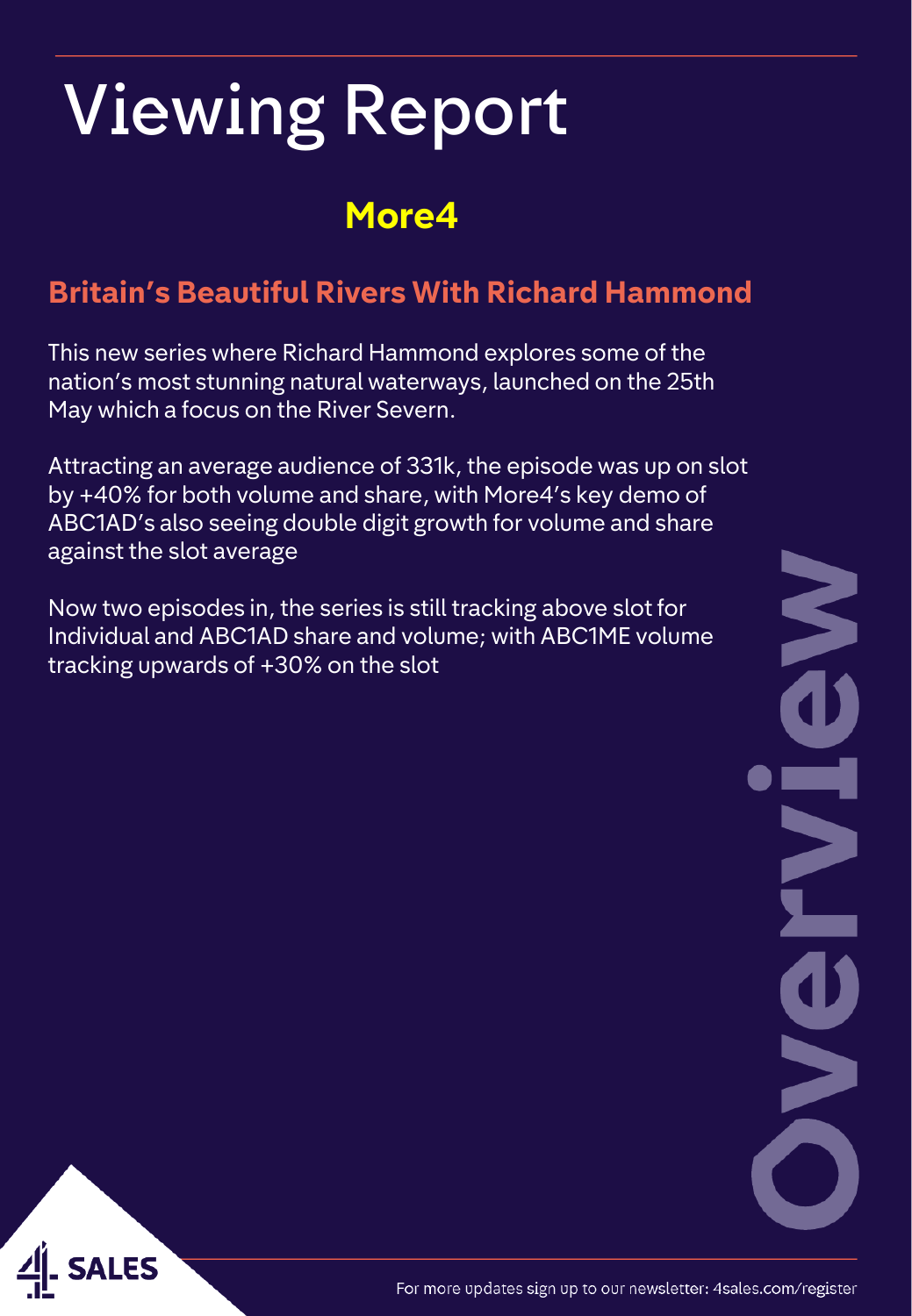### All 4 Performance Highlights



### **06.06.22 – 12.06.22**

Views week-on-week are up +4%, with strong viewing from our live coverage of the England Internationals and from new series of The Bridge and Hunted helping to offset the declines of Derry Girls, Made in Chelsea and Gogglebox.

The England Internationals in week 24 were made up of the Germany and Italy games with the Germany game becoming our biggest ever Simulcast event on All 4.

Hollyoaks delivered its second biggest week of the year with only Week 11 delivering more views Taskmaster S13 is on course to becoming the shows biggest series on All 4 with it currently up +3% vs the next biggest Series (S10).

Hunted S6 delivered the shows second biggest finale on All 4, only Series 2 back in 2016 was bigger Celebrity Gogglebox returned on Friday night and had its biggest launch on platform for a Series that aired outside of lockdown with the current series up +4% vs that of 2019

| TOP 10 First Run VoD Week-On-Week TOP 10 First Run VoD Year-To-Date |                                         |
|---------------------------------------------------------------------|-----------------------------------------|
| <b>SERIES</b>                                                       | <b>SERIES</b>                           |
| <b>Hollyoaks</b>                                                    | <b>Married at First Sight Australia</b> |
| <b>Hunted</b>                                                       | <b>Hollyoaks</b>                        |
| <b>Taskmaster</b>                                                   | <b>Gogglebox</b>                        |
| <b>Below Deck</b>                                                   | <b>Celebs Go Dating</b>                 |
| Gogglebox                                                           | <b>Derry Girls</b>                      |
| <b>Made in Chelsea</b>                                              | <b>The Great Pottery Throw Down</b>     |
| <b>Brooklyn Nine-Nine</b>                                           | <b>Made in Chelsea</b>                  |
| <b>Big Boys</b>                                                     | <b>Screw</b>                            |
|                                                                     |                                         |
| <b>Celebrity Gogglebox</b>                                          | <b>Taskmaster</b>                       |
| <b>Derry Girls</b>                                                  | <b>Four in a Bed</b>                    |